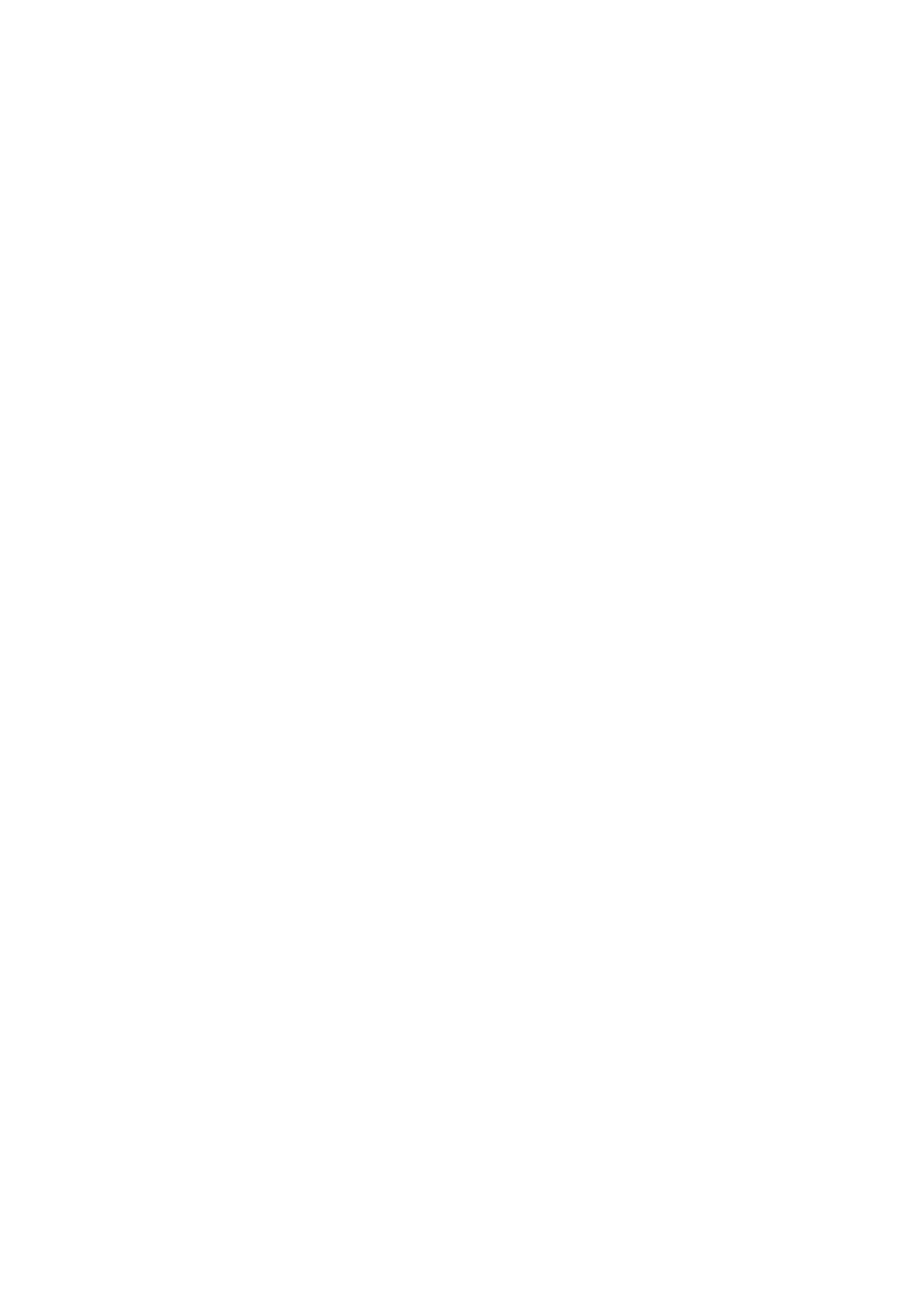## **Richborough Connection Project**

### **Volume 1**

### **1.4(I) Guide to the Application**

National Grid National Grid House Warwick Technology Park Gallows Hill **Warwick** CV34 6DA

Final

November 2016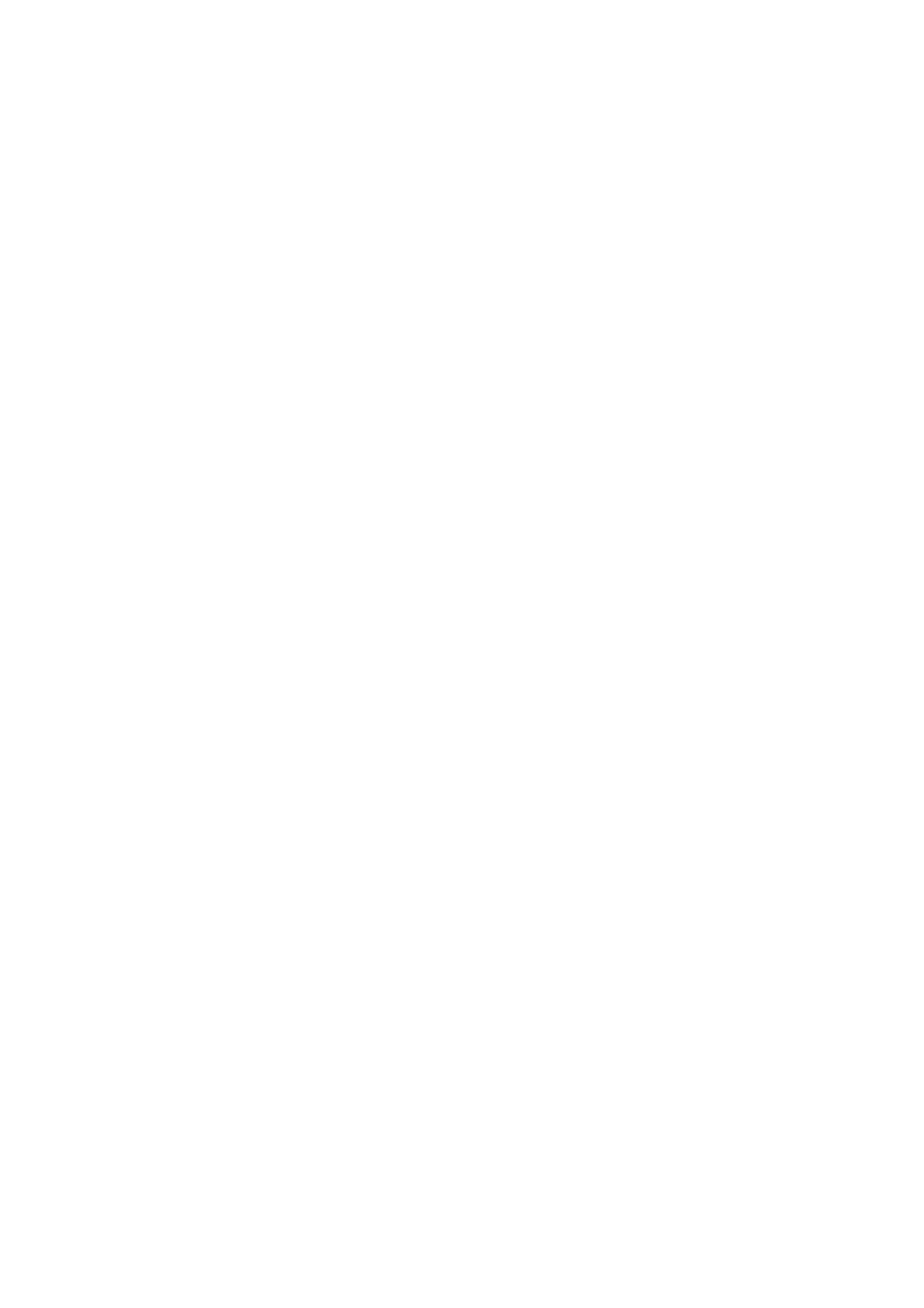| <b>Document Control</b>    |                        |                          |                                             |  |  |
|----------------------------|------------------------|--------------------------|---------------------------------------------|--|--|
| <b>Document Properties</b> |                        |                          |                                             |  |  |
| Organisation               |                        | <b>National Grid</b>     |                                             |  |  |
| <b>Author</b>              |                        | <b>Ken Guest</b>         |                                             |  |  |
| <b>Approved by</b>         |                        | <b>Steve Self</b>        |                                             |  |  |
| Title                      |                        | Guide to the Application |                                             |  |  |
| <b>Document Reference</b>  |                        | 1.4(1)                   |                                             |  |  |
|                            | <b>Version History</b> |                          |                                             |  |  |
| <b>Date</b>                | Version                | <b>Status</b>            | <b>Description/Changes</b>                  |  |  |
| 04/01/2016                 | 1                      | Final                    | 1 <sup>st</sup> Issue                       |  |  |
| 07/04/2016                 | A                      | Final                    | Update due to document updates.             |  |  |
| 21/06/2016                 | B                      | Final                    | Update following submissions for deadline 1 |  |  |
| 14/07/2016                 | C                      | Final                    | Update following submissions for deadline 2 |  |  |
| 04/08/2016                 | D                      | Final                    | Update following submissions for deadline 3 |  |  |
| 08/09/2016                 | E                      | Final                    | Update following submissions for deadline 4 |  |  |
| 07/10/2016                 | F                      | Final                    | Update following submissions for deadline 5 |  |  |
| 26/10/2016                 | G                      | Final                    | Update following submissions for deadline 6 |  |  |
| 16/11/2016                 | Н                      | Final                    | Update following submissions for deadline 7 |  |  |
| 24/11/2016                 |                        | Final                    | Update following submissions for deadline 8 |  |  |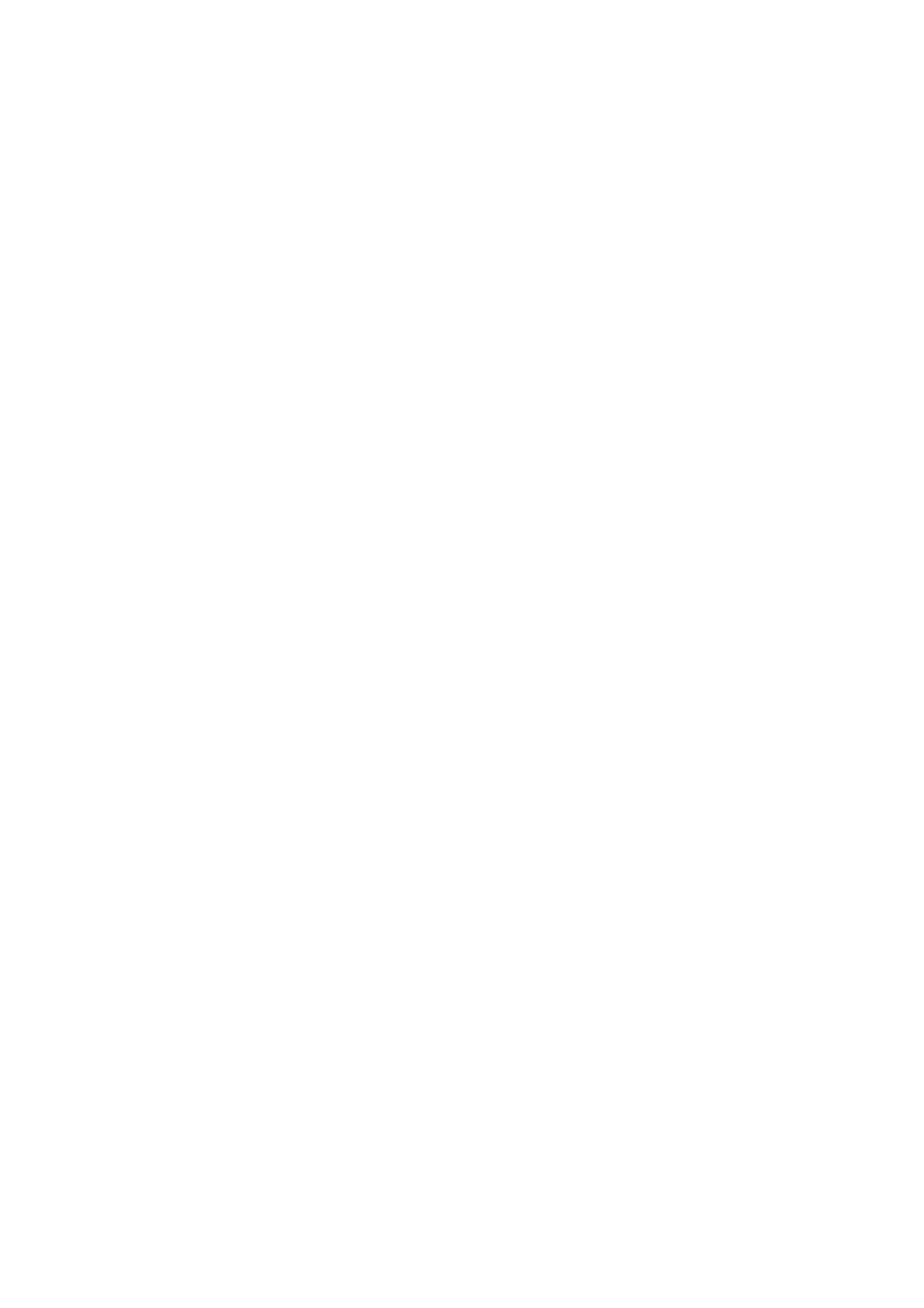#### **Introduction**

This document provides a guide to National Grid's Richborough Connection Project Development Consent Order application. The original application was submitted to the Planning Inspectorate on 14 January 2016, and accepted for examination by the Examining Authority on 11 February 2016.

Since submission a number of the original application documents have been revised and new documents produced. This guide charts the submission of these documents to the Planning Inspectorate.

This is a live document and will be updated throughout the examination period and submitted, when updated, for each deadline.

### **Master Document List**

The master document list table commences on page 2 and provides a full list of all the documents submitted to date. indicating either the latest revision (if applicable) or when a new document was submitted.

For ease of navigation these documents are grouped by volumes as follows (note the colours continue throughout on the document covers):

| <b>Volume</b>                            | This volume                                                                                       |
|------------------------------------------|---------------------------------------------------------------------------------------------------|
| 1. Application Information               | provides details of the specific application information required by<br>the Planning Inspectorate |
| 2. Draft Development Consent Order       | outlines the legal powers we are seeking from the Government to<br>build the proposed connection  |
| 3. Compulsory Acquisition<br>Information | provides evidence of why we may require legal powers of<br>compulsory acquisition                 |
| 4. Plans and Drawings                    | contains the plans which show where we propose to undertake the<br>work                           |
| 5. Environmental Information             | shows how we assessed the potential impact on the environment                                     |
| <b>6. Consultation Report</b>            | provides details of the pre-application consultation that we have<br>undertaken on the project    |
| 7. Other Documents                       | includes additional documents produced for the application<br>submission                          |
| 8. Examination Submissions               | is for new documents submitted to the Planning Inspectorate                                       |

#### **Highlighted documents are the latest versions**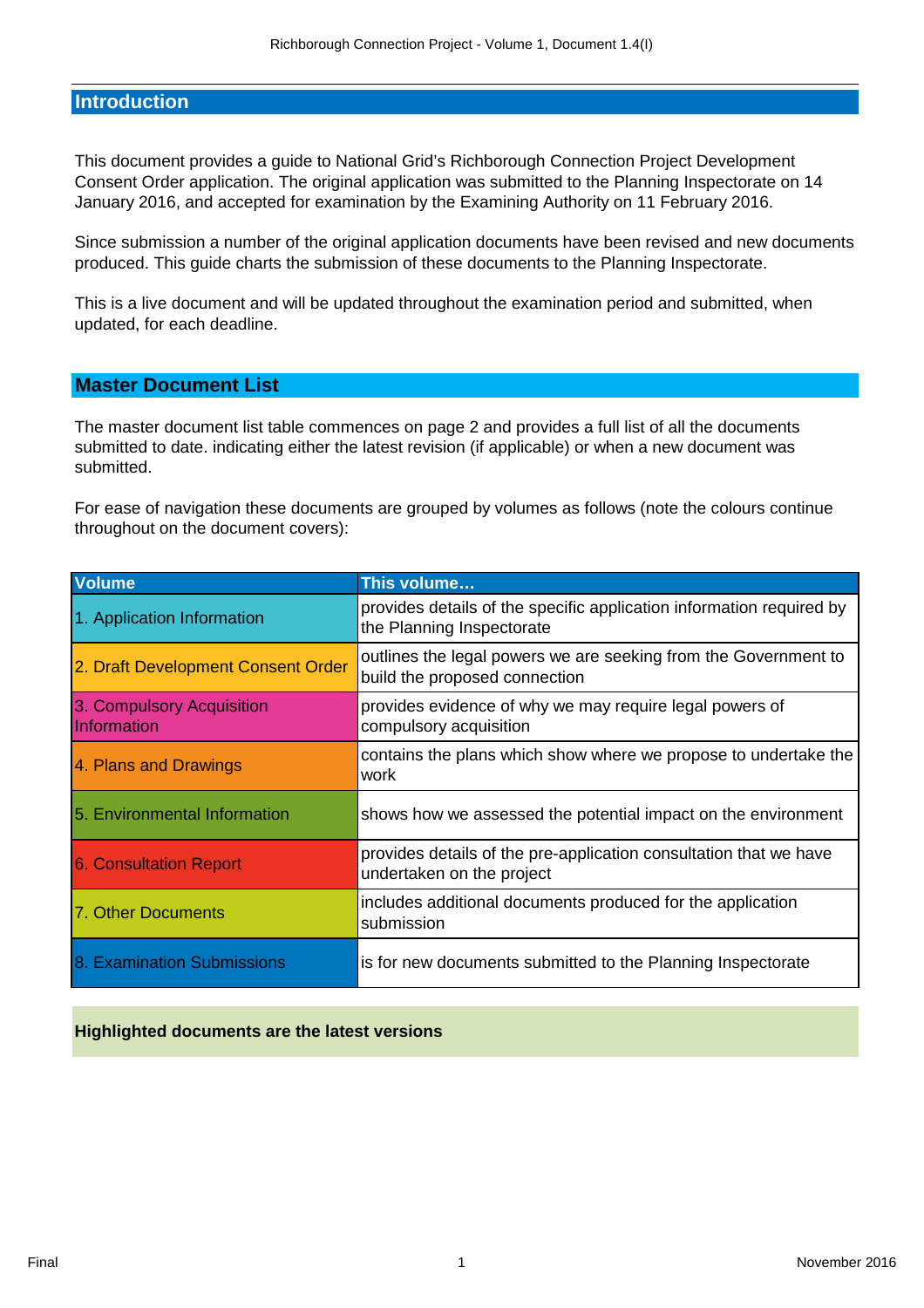| <b>Master Document List - Submissions Made to the Planning Inspectorate</b> |                    |                  |                                    |                                                                                                         |  |  |
|-----------------------------------------------------------------------------|--------------------|------------------|------------------------------------|---------------------------------------------------------------------------------------------------------|--|--|
| <b>Document</b>                                                             | <b>PINS Ref</b>    | Version          | <b>Submission Date</b>             | <b>Document Title</b>                                                                                   |  |  |
| <b>Volume 1 Application Information</b>                                     |                    |                  |                                    |                                                                                                         |  |  |
| 1.1                                                                         | APP-001            | Latest           | 14 January 2016                    | <b>Navigation Document</b>                                                                              |  |  |
| 1.2                                                                         | APP-002            | Latest           | 14 January 2016                    | <b>Application Letter</b>                                                                               |  |  |
| 1.3                                                                         | APP-003            | Latest           | 14 January 2016                    | <b>Application Form</b>                                                                                 |  |  |
| 1.4                                                                         | APP-004            | Superseded       | 14 January 2016                    | Guide to the Application                                                                                |  |  |
| 1.4 $(A)$                                                                   | AS-006             | Superseded       | 18 April 2016                      | Guide to the Application                                                                                |  |  |
| 1.4(B)                                                                      | <b>REP1-002</b>    | Superseded       | 21 June 2016                       | Guide to the Application                                                                                |  |  |
| 1.4(G)                                                                      | <b>REP2-002</b>    | Superseded       | 14 July 2016                       | Guide to the Application                                                                                |  |  |
| 1.4(D)                                                                      | REP3-002           | Superseded       | 04 August 2016                     | Guide to the Application                                                                                |  |  |
| 1.4 $(E)$                                                                   | REP4-002           | Superseded       | 08 September 2016                  | Guide to the Application                                                                                |  |  |
| 1.4 $(F)$                                                                   | <b>REP5-002</b>    | Superseded       | 07 October 2016                    | Guide to the Application                                                                                |  |  |
| 1.4 $(G)$                                                                   | REP6-002           | Superseded       | 26 October 2016                    | Guide to the Application                                                                                |  |  |
| 1.4 $(H)$                                                                   | <b>REP7-002</b>    | Superseded       | 16 November 2016                   | Guide to the Application                                                                                |  |  |
| $1.4$ (l)                                                                   | --------------     | Latest           | 24 November 2016                   | Guide to the Application                                                                                |  |  |
| 1.5                                                                         | APP-005            | Latest           | 14 January 2016                    | Glossary                                                                                                |  |  |
| <b>Volume 2 Draft Development Consent Order</b>                             |                    |                  |                                    |                                                                                                         |  |  |
| 2.1                                                                         | APP-006            | Superseded       | <b>14 January 2016</b>             | Draft Development Consent Order                                                                         |  |  |
| 2.1(A)                                                                      | REP2-003           | Superseded       | 14 July 2016                       | Draft Development Consent Order                                                                         |  |  |
| 2.1(B)                                                                      | REP4-003           | Superseded       | 08 September 2016                  | Draft Development Consent Order                                                                         |  |  |
| 2.1 (C)                                                                     | REP6-003           | Superseded       | 26 October 2016                    | Draft Development Consent Order                                                                         |  |  |
| 2.1(D)                                                                      | <b>REP7-003</b>    | Latest           | 16 November 2016                   | <b>Draft Development Consent Order</b>                                                                  |  |  |
| 2.1(D)                                                                      | <b>REP7-004</b>    | Latest           | 16 November 2016                   | Draft Development Consent Order (Tracked Changes)                                                       |  |  |
| 2.2                                                                         | APP-007            | Superseded       | 14 January 2016                    | <b>Explanatory Memorandum</b>                                                                           |  |  |
| 2.2(A)                                                                      | --------------     | Latest           | 24 November 2016                   | <b>Explanatory Memorandum</b>                                                                           |  |  |
| <b>Volume 3 Compulsory Acquisition Information</b>                          |                    |                  |                                    |                                                                                                         |  |  |
| 3.1                                                                         | APP-008            | Superseded       | 14 January 2016                    | <b>Statement of Reasons</b>                                                                             |  |  |
|                                                                             | --------------     | Latest           | 24 November 2016                   | <b>Statement of Reasons</b>                                                                             |  |  |
| 3.1(A)                                                                      | APP-009            |                  | 14 January 2016                    |                                                                                                         |  |  |
| 3.2<br>3.3 (Part 1 of 3)                                                    | APP-010            | Latest           |                                    | <b>Funding Statement</b><br>Book of Reference (Part 1 of 3)                                             |  |  |
|                                                                             |                    | Superseded       | 14 January 2016                    |                                                                                                         |  |  |
| 3.3(A)                                                                      |                    | Latest           | 24 November 2016                   | Book of Reference (Part 1 of 3)                                                                         |  |  |
| (Part 1 of 3)                                                               |                    |                  |                                    |                                                                                                         |  |  |
| 3.3 (Part 2 of 3)                                                           | APP-011            | Superseded       | 14 January 2016                    | Book of Reference (Part 2 of 3)                                                                         |  |  |
| 3.3(A)                                                                      |                    | Latest           | 24 November 2016                   | Book of Reference (Part 2 of 3)                                                                         |  |  |
| (Part 2 of 3)                                                               |                    |                  |                                    |                                                                                                         |  |  |
| 3.3 (Part 3 of 3)                                                           | APP-012            | Superseded       | 14 January 2016                    | Book of Reference (Part 3 of 3)                                                                         |  |  |
| 3.3(A)<br>(Part 3 of 3)                                                     |                    | Latest           | 24 November 2016                   | Book of Reference (Part 3 of 3)                                                                         |  |  |
| 3.4                                                                         | <b>OD-007</b>      | Latest           | 18 April 2016                      | Schedule of Variation to the Book of Reference (Document 3.3)                                           |  |  |
| 3.5                                                                         | <b>REP5-003</b>    | Latest           | 07 October 2016                    | Schedule of Variation to the Book of Reference (Document 3.3)                                           |  |  |
| <b>Volume 4 Plans and Drawings</b>                                          |                    |                  |                                    |                                                                                                         |  |  |
| 4.1                                                                         | APP-013            | Latest           | 14 January 2016                    | <b>Location Plan</b>                                                                                    |  |  |
| 4.2                                                                         | APP-014            | Latest           | 14 January 2016                    | <b>Land Affected Plans</b>                                                                              |  |  |
| 4.3                                                                         | APP-015            | Superseded       | <b>14 January 2016</b>             | <b>Land Plans</b>                                                                                       |  |  |
| 4.3                                                                         | --------------     | Latest           | 24 November 2016                   | <b>Land Plans</b>                                                                                       |  |  |
| 4.3.1                                                                       | AS-007             | Latest           | 18 April 2016                      | Land Plans (Updates to Sheets 11, 11D and 13)                                                           |  |  |
| 4.4                                                                         | APP-016            | Superseded       | 14 January 2016                    | Extinguishment of Easements, Servitudes and Other Private Rights Plans                                  |  |  |
| 4.4 $(A)$                                                                   | --------------     | Latest           | 24 November 2016                   | Extinguishment of Easements, Servitudes and Other Private Rights Plans                                  |  |  |
| 4.5                                                                         | APP-017            | Superseded       | 14 January 2016                    | Special Category Land Plans and Crown Land Plans                                                        |  |  |
| 4.5(A)                                                                      | --------------     | Latest           | 24 November 2016                   | Special Category Land Plans and Crown Land Plans                                                        |  |  |
| 4.6                                                                         | APP-018            | Latest           | 14 January 2016                    | <b>Works Plans</b>                                                                                      |  |  |
| 4.7                                                                         | APP-019            | Latest           | 14 January 2016                    | Access, Rights of Way and Public Rights of Navigation Plans                                             |  |  |
| 4.8                                                                         | APP-020            | Latest           | 14 January 2016                    | <b>Traffic Regulation Order Plans</b>                                                                   |  |  |
| 4.9                                                                         | APP-021            | Latest           | 14 January 2016                    | Environmental Features - Statutory or Non-Statutory Sites or Features of Nature Conservation            |  |  |
| 4.10                                                                        | APP-022            | Latest           | 14 January 2016                    | Habitats of Protected Species, Important Habitats or Other Diversity Features and Waterbodies in a      |  |  |
|                                                                             |                    |                  |                                    | River Basin Management Plan - Plans                                                                     |  |  |
| 4.11                                                                        | APP-023            | Latest           | <b>14 January 2016</b>             | CONFIDENTIAL: Habitats of Protected Species: Location of Badger Setts Plans                             |  |  |
| 4.12                                                                        | APP-024            | Latest           | 14 January 2016                    | <b>Heritage Designation Plans</b>                                                                       |  |  |
| 4.13                                                                        | APP-025            | Latest           | 14 January 2016                    | Trees and Hedgerows to be Removed or Managed Plans                                                      |  |  |
| 4.14                                                                        | APP-026            | Superseded       | 14 January 2016                    | Design Drawings                                                                                         |  |  |
| 4.14 $(A)$                                                                  | <b>REP4-004</b>    | Superseded       | 08 September 2016                  | <b>Design Drawings</b>                                                                                  |  |  |
| 4.14(B)                                                                     | <b>REP7-024</b>    | Latest           | 16 November 2016                   | <b>Design Drawings</b>                                                                                  |  |  |
| 4.15                                                                        | APP-027            | Superseded       | 14 January 2016                    | <b>Typical Construction Details</b>                                                                     |  |  |
| 4.15(A)                                                                     | REP3-003           | Latest           | 04 August 2016                     | <b>Typical Construction Details</b>                                                                     |  |  |
| <b>Volume 5 Environmental Information</b>                                   |                    |                  |                                    |                                                                                                         |  |  |
| 5.1                                                                         | APP-028            | Latest           | <b>14 January 2016</b>             | <b>Environmental Statement - Non Technical Summary</b>                                                  |  |  |
| 5.2 (Part 1 of 2)<br>5.2 (Part 2 of 2)                                      | APP-029            | Latest           | 14 January 2016                    | Environmental Statement - Chapters 1 - 10 (Part 1 of 2)                                                 |  |  |
|                                                                             |                    |                  |                                    | Environmental Statement - Chapters 11 - 16 (Part 2 of 2)                                                |  |  |
|                                                                             | APP-030            | Latest           | 14 January 2016                    |                                                                                                         |  |  |
|                                                                             | <b>REP2-004</b>    | Superseded       | 14 July 2016                       | <b>Environmental Statement Consolidated Errata and Changes</b>                                          |  |  |
|                                                                             | <b>REP4-005</b>    | Superseded       | 08 September 2016                  | Environmental Statement Consolidated Errata and Changes                                                 |  |  |
|                                                                             | REP6-017           | Superseded       | 26 October 2016                    | Environmental Statement Consolidated Errata and Changes                                                 |  |  |
|                                                                             | <b>REP7-015</b>    | Latest           | 16 November 2016                   | <b>Environmental Statement Consolidated Errata and Changes</b>                                          |  |  |
|                                                                             | REP6-018           | Latest           | 26 October 2016                    | <b>Environmental Statement addendum</b>                                                                 |  |  |
|                                                                             | <b>REP7-027</b>    | Latest           | 16 November 2016                   | <b>Environmental Statement addendum</b>                                                                 |  |  |
| 5.2.1<br>5.2.1(A)<br>5.2.1(B)<br>5.2.1(C)<br>5.2.2<br>5.2.3<br>5.3          | APP-031            | Latest           | 14 January 2016                    | <b>Environmental Statement - Figures</b>                                                                |  |  |
| 5.3.1                                                                       | APP-032            | Latest           | 14 January 2016                    | Environmental Statement - Chapter 1 Figures                                                             |  |  |
| 5.3.2                                                                       | APP-033            | Latest           | 14 January 2016                    | Environmental Statement - Chapter 2 Figures                                                             |  |  |
| 5.3.3<br>5.3.4                                                              | APP-034<br>APP-035 | Latest<br>Latest | 14 January 2016<br>14 January 2016 | Environmental Statement - Chapter 3 Figures<br>Environmental Statement - Chapter 4 Figures (NO FIGURES) |  |  |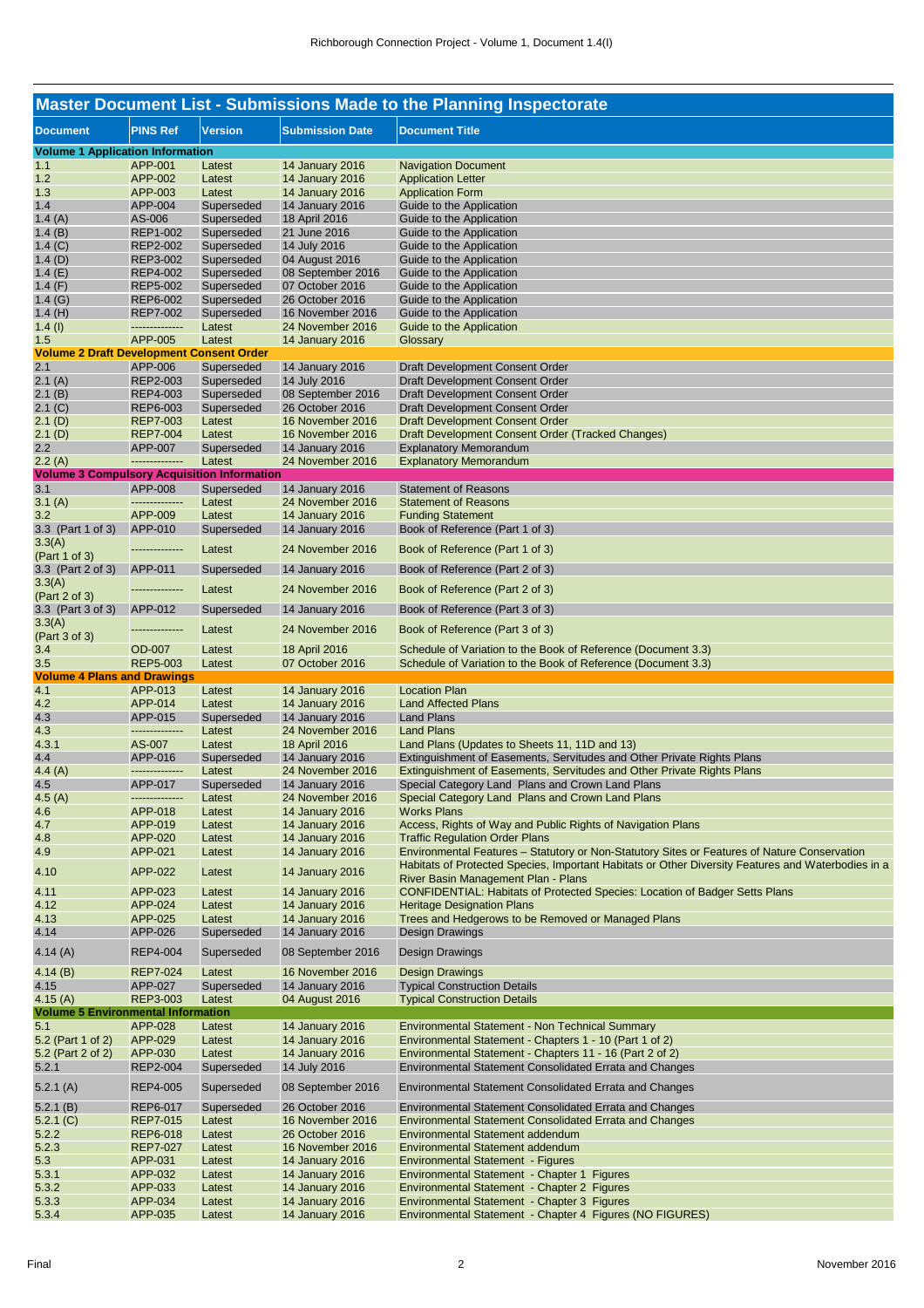| <b>Document</b>     | <b>PINS Ref</b>                    | <b>Version</b>           | <b>Submission Date</b>            | <b>Document Title</b>                                                                        |
|---------------------|------------------------------------|--------------------------|-----------------------------------|----------------------------------------------------------------------------------------------|
| 5.3.5               | APP-036                            | Latest                   | 14 January 2016                   | Environmental Statement - Chapter 5 Figures                                                  |
| 5.3.6               | APP-037                            | Latest                   | <b>14 January 2016</b>            | Environmental Statement - Chapter 6 Figures                                                  |
| 5.3.7               | APP-038                            | Latest                   | 14 January 2016                   | Environmental Statement - Chapter 7 Figures                                                  |
| 5.3.7 (1 of 7)      | APP-039                            | Latest                   | 14 January 2016                   | Environmental Statement Figures 7.1 to 7.7                                                   |
| 5.3.7 (2 of 7)      | APP-040                            | Latest                   | <b>14 January 2016</b>            | Environmental Statement Figure 7.8 - Photomontage viewpoint location plan                    |
| 5.3.7 (3 of 7)      | APP-041                            | Latest                   | 14 January 2016                   | Environmental Statement Figure 7.9.1-7.9.10 - A3 Verified photomontages Section A            |
| 5.3.7 (4 of 7)      | APP-042                            | Latest                   | 14 January 2016                   | Environmental Statement Figure 7.9.11-7.9.18 - A3 Verified photomontages Section B           |
| 5.3.7 (5 of 7)      | APP-043                            | Latest                   | 14 January 2016                   | Environmental Statement Figure 7.9.19 - 7.9.25 - A3 Verified photomontages Section C         |
| 5.3.7 (6 of 7)      | APP-044                            | Latest                   | <b>14 January 2016</b>            | Environmental Statement Figure 7.9.26 - 7.9.32 - A3 Verified photomontages Section D         |
| 5.3.7 (7 of 7)      | APP-045                            | Latest                   | 14 January 2016                   | Environmental Statement Figures 7.10 to 7.15                                                 |
| 5.3.8               | APP-046                            | Latest                   | 14 January 2016                   | Environmental Statement - Chapter 8 Figures                                                  |
| 5.3.9               | <b>APP-047</b>                     | Latest                   | 14 January 2016                   | Environmental Statement - Chapter 9 Figures                                                  |
| 5.3.10              | APP-048                            | Latest                   | 14 January 2016                   | Environmental Statement - Chapter 10 Figures                                                 |
| 5.3.11              | APP-049                            | Latest                   | <b>14 January 2016</b>            | Environmental Statement - Chapter 11 Figures                                                 |
| 5.3.12              | APP-050                            | Latest                   | 14 January 2016                   | Environmental Statement - Chapter 12 Figures                                                 |
| 5.3.13              | APP-051                            | Latest                   | 14 January 2016                   | Environmental Statement - Chapter 13 Figures                                                 |
| 5.3.14              | APP-052                            | Latest                   | 14 January 2016                   | Environmental Statement - Chapter 14 Figures                                                 |
| 5.3.15              | APP-053                            | Latest                   | 14 January 2016                   | Environmental Statement - Chapter 15 Figures                                                 |
| 5.3.16              | APP-054                            | Latest                   | <b>14 January 2016</b>            | Environmental Statement - Chapter 16 Figures (NO FIGURES)                                    |
| 5.4                 | APP-055                            | Latest                   | 14 January 2016                   | <b>Environmental Statement - Appendices</b>                                                  |
| 5.4.1A              | APP-056                            | Latest                   | 14 January 2016                   | PINS Scoping Opinion (September 2014)                                                        |
| 5.4.1B              | APP-057                            | Latest                   | <b>14 January 2016</b>            | Response to PINS Scoping Opinion                                                             |
| 5.4.2A              | APP-058                            | Latest                   | 14 January 2016                   | Overview of Technology Options                                                               |
| 5.4.2B              | APP-059                            | Latest                   | 14 January 2016                   | Figure Showing North and South Route Corridor Options                                        |
| 5.4.2C              | APP-060                            | Latest                   | <b>14 January 2016</b>            | <b>Figure Showing North Corridor Sub-options</b>                                             |
| 5.4.2D              | APP-061                            | Latest                   | 14 January 2016                   | Proposed South East Water Reservoir - Route Options Appraisal                                |
| 5.4.3A              | APP-062                            | Latest                   | 14 January 2016                   | <b>Pylon Information</b>                                                                     |
| 5.4.3B              | APP-063                            | Superseded               | 14 January 2016                   | Embedded Environmental Measures Schedule (Confidential Information Removed)                  |
| 5.4.3B(A)           | <b>REP2-006</b>                    | Superseded               | 14 July 2016                      | Embedded Environmental Measures Schedule (Confidential Information Removed)                  |
| 5.4.3B(B)           | REP6-019                           | Superseded               | 26 October 2016                   | Embedded Environmental Measures Schedule (Confidential Information Removed)                  |
| 5.4.3B(C)           | <b>REP7-016</b>                    | Latest                   | 16 November 2016                  | Embedded Environmental Measures Schedule (Confidential Information Removed)                  |
| 5.4.3C              | APP-064                            | Superseded               | 14 January 2016                   | <b>Construction Environmental Management Plan</b>                                            |
| 5.4.3C (A)          | <b>REP2-007</b>                    | Superseded               | 14 July 2016                      | <b>Construction Environmental Management Plan</b>                                            |
| 5.4.3C (B)          | <b>REP4-006</b>                    | Superseded               | 26 October 2016                   | <b>Construction Environmental Management Plan</b>                                            |
| 5.4.3C (C)          | <b>REP6-021</b>                    | Superseded               | 08 September 2016                 | <b>Construction Environmental Management Plan</b>                                            |
|                     |                                    |                          |                                   |                                                                                              |
| 5.4.3C (D)          | <b>REP7-018</b>                    | Latest                   | 16 November 2016                  | <b>Construction Environmental Management Plan</b>                                            |
| 5.4.3D              | APP-065                            | Superseded               | 14 January 2016                   | Outline Waste Management Plan                                                                |
| 5.4.3D (A)          | <b>REP7-022</b>                    | Latest                   | 16 November 2016                  | Outline Waste Management Plan                                                                |
| 5.4.3E              | APP-066                            | Superseded               | 14 January 2016                   | Biodiversity Mitigation Strategy (Confidential Information Removed)                          |
| 5.4.3E (A)          | REP3-004                           | Superseded               | 04 August 2016                    | Biodiversity Mitigation Strategy (Confidential Information Removed)                          |
| 5.4.3E (B)          | REP6-020                           | Superseded               | 26 October 2016                   | Biodiversity Mitigation Strategy (confidential information removed)                          |
| 5.4.3E (C)          | <b>REP7-017</b>                    | Latest                   | 16 November 2016                  | Biodiversity Mitigation Strategy (confidential information removed)                          |
| 5.4.3F              | APP-067                            | Superseded               | 14 January 2016                   | Archaeological Mitigation Written Scheme of Investigation                                    |
| 5.4.3F (A)          | <b>REP2-008</b><br><b>REP7-023</b> | Latest                   | 14 July 2016<br>16 November 2016  | Archaeological Mitigation Written Scheme of Investigation                                    |
| 5.4.3F (B)          |                                    | Latest                   |                                   | Archaeological Mitigation Written Scheme of Investigation                                    |
| 5.4.3G<br>5.4.3G(A) | APP-068                            | Superseded<br>Superseded | 14 January 2016                   | <b>Construction Traffic Manangement Plan</b>                                                 |
| 5.4.3G (B)          | REP3-005<br>REP6-022               | Superseded               | 04 August 2016<br>26 October 2016 | <b>Construction Traffic Manangement Plan</b><br><b>Construction Traffic Manangement Plan</b> |
| 5.4.3G (C)          | REP7-019                           | Superseded               | 16 November 2016                  | Construction Traffic Manangement Plan                                                        |
| 5.4.3G (C)          | --------------                     | Latest                   | 24 November 2016                  | <b>Construction Traffic Manangement Plan</b>                                                 |
| 5.4.3H              | APP-069                            | Superseded               | 14 January 2016                   | Public Rights of Way Management Plan                                                         |
| 5.4.3H(A)           | REP3-006                           | Superseded               | 04 August 2016                    | Public Rights of Way Management Plan                                                         |
| 5.4.3H(B)           | REP6-023                           | Latest                   | 26 October 2016                   | Public Rights of Way Management Plan                                                         |
| 5.4.3H(C)           | <b>REP7-020</b>                    | Latest                   | 16 November 2016                  | Public Rights of Way Management Plan                                                         |
| 5.4.31              | APP-070                            | Latest                   | <b>14 January 2016</b>            | <b>Arboricultural Impact Assessment</b>                                                      |
| 5.4.31.1            | <b>REP4-007</b>                    | Superseded               | 14 July 2016                      | Arboricultural Impact Assessment Addendum                                                    |
|                     |                                    |                          |                                   |                                                                                              |
| 5.4.31.1(A)         | <b>REP2-009</b>                    | Latest                   | 08 September 2016                 | Arboricultural Impact Assessment Addendum                                                    |
| 5.4.3J              | APP-071                            | Superseded               | 14 January 2016                   | <b>Indicative Construction Programme</b>                                                     |
| 5.4.3J(A)           | REP2-010                           | Superseded               | 14 July 2016                      | <b>Indicative Construction Programme</b>                                                     |
| 5.4.3J(B)           | REP6-025                           | Latest                   | 26 October 2016                   | <b>Indicative Construction Programme</b>                                                     |
| 5.4.4               | APP-072                            | Latest                   | <b>14 January 2016</b>            | (NO APPENDICES)                                                                              |
| 5.4.5A              | APP-073                            | Latest                   | <b>14 January 2016</b>            | <b>Certificate of Conformity</b>                                                             |
| 5.4.6A              | APP-074                            | Latest                   | 14 January 2016                   | Landscape Methodology                                                                        |
| 5.4.6B              | APP-075                            | Latest                   | 14 January 2016                   | <b>Published Landscape Character Assessment Extracts</b>                                     |
| 5.4.6C              | APP-076                            | Latest                   | <b>14 January 2016</b>            | Landscape Character Field Survey Sheet                                                       |
| 5.4.6D              | APP-077                            | Latest                   | <b>14 January 2016</b>            | NBS Landscape Specification for Planting                                                     |
| 5.4.7A              | APP-078                            | Latest                   | <b>14 January 2016</b>            | <b>Visual Methodology</b>                                                                    |
| 5.4.7B              | APP-079                            | Latest                   | 14 January 2016                   | <b>Holford Rules and Visual Amenity Principles</b>                                           |
| 5.4.7C              | APP-080                            | Superseded               | 14 January 2016                   | <b>Visual Impact Assessment Tables</b>                                                       |
| 5.4.7C (A)          | <b>REP2-011</b>                    | Latest                   | 14 July 2016                      | <b>Visual Impact Assessment Tables</b>                                                       |
| 5.4.7D              | APP-081                            | Latest                   | <b>14 January 2016</b>            | Method for the production of Verified Photomontages                                          |
| 5.4.8A              | APP-082                            | Latest                   | <b>14 January 2016</b>            | Archaeological Desk-based Assessment                                                         |
| 5.4.8B              | APP-083                            | Latest                   | <b>14 January 2016</b>            | <b>Gazetteer of Heritage Assets</b>                                                          |
| 5.4.8C              | APP-084                            | Latest                   | <b>14 January 2016</b>            | Results of Step 1 Appraisal of Change to Setting                                             |
| 5.4.8D              | APP-085                            | Latest                   | <b>14 January 2016</b>            | Summary Assessment of Direct Effects on Non-designated Heritage Assets                       |
| 5.4.9A              | APP-086                            | Latest                   | 14 January 2016                   | <b>Evaluation of Receptors</b>                                                               |
| 5.4.9B              | APP-087                            | Superseded               | 14 January 2016                   | Environmental Changes and Zones of Influence                                                 |
| 5.4.9B (A)          | REP6-026                           | Latest                   | 26 October 2016                   | Environmental Changes and Zones of Influence                                                 |
| 5.4.9C              | APP-088                            | Latest                   | <b>14 January 2016</b>            | Justification for Defining Zones of Influence                                                |
| 5.4.9D              | APP-089                            | Latest                   | <b>14 January 2016</b>            | <b>Glossary of Scientific Names</b>                                                          |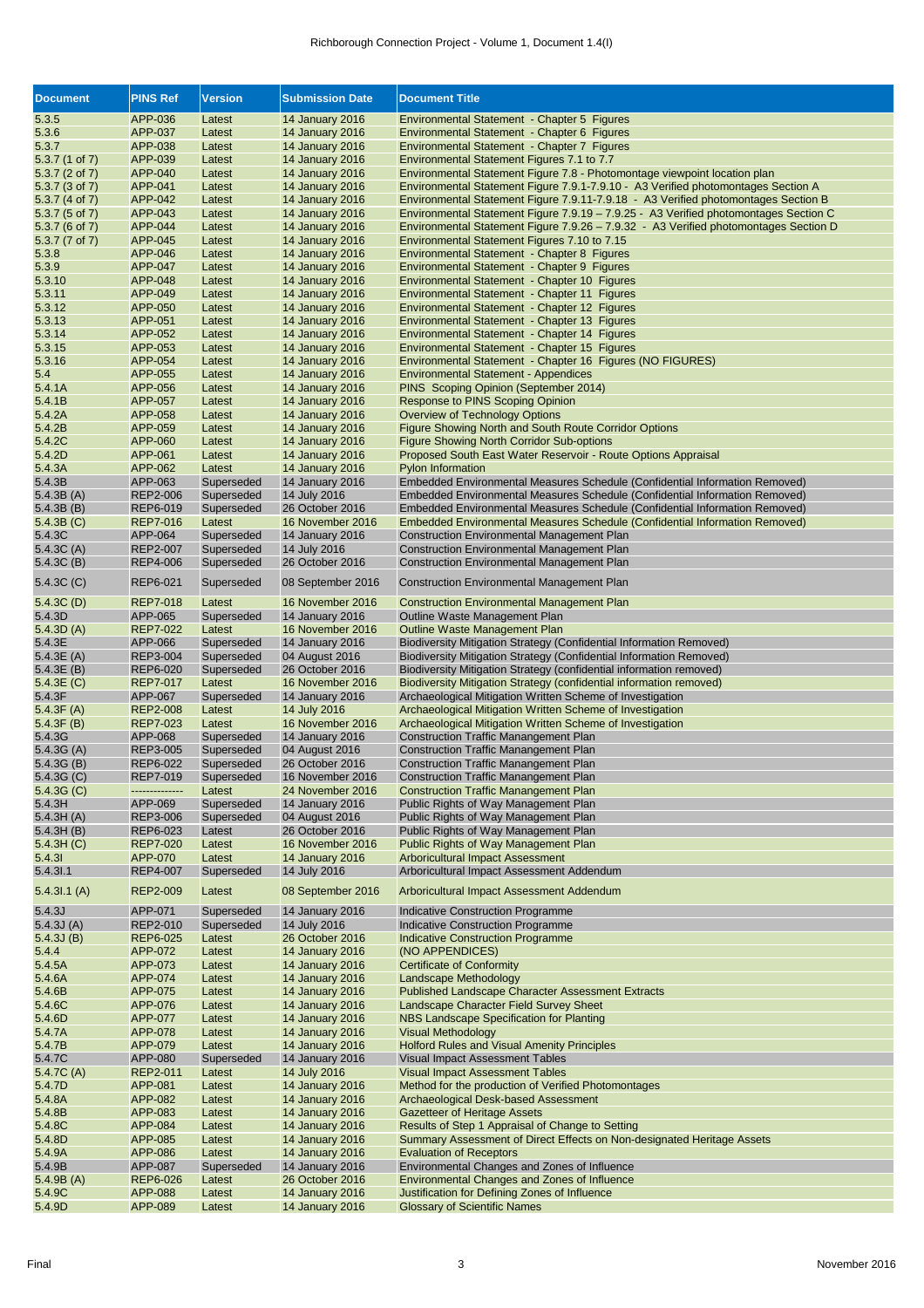#### Richborough Connection Project - Volume 1, Document 1.4(I)

| <b>Document</b>                         | <b>PINS Ref</b>      | <b>Version</b>       | <b>Submission Date</b>                           | <b>Document Title</b>                                                                             |
|-----------------------------------------|----------------------|----------------------|--------------------------------------------------|---------------------------------------------------------------------------------------------------|
| 5.4.9E                                  | APP-090              | Latest               | <b>14 January 2016</b>                           | <b>Extended Phase 1 Habitat Survey Report</b>                                                     |
| 5.4.9F                                  | APP-091              | Latest               | <b>14 January 2016</b>                           | <b>Bat Survey Report</b>                                                                          |
| 5.4.9F.1                                | <b>REP5-004</b>      | Latest               | 07 October 2016                                  | <b>Bat Survey Update Report</b>                                                                   |
| 5.4.9G                                  | APP-092              | Latest               | <b>14 January 2016</b>                           | <b>CONFIDENTIAL: Badger Survey Report</b>                                                         |
| 5.4.9H                                  | APP-093              | Latest               | <b>14 January 2016</b>                           | <b>Dormice Survey Report</b>                                                                      |
| 5.4.9                                   | APP-094              | Latest               | <b>14 January 2016</b>                           | <b>Great Crested Newt Survey Report</b>                                                           |
| 5.4.9J                                  | APP-095              | Latest               | <b>14 January 2016</b>                           | <b>Hedgerow Survey Report</b>                                                                     |
| 5.4.9K                                  | APP-096              | Latest               | <b>14 January 2016</b>                           | <b>Invertebrate Survey Report</b>                                                                 |
| 5.4.9L                                  | APP-097              | Latest               | 14 January 2016                                  | <b>Reptile Survey Report</b>                                                                      |
| 5.4.9M                                  | APP-098              | Latest               | <b>14 January 2016</b>                           | Water Vole and Otter Survey Report                                                                |
| 5.4.9N                                  | APP-099              | Latest               | <b>14 January 2016</b>                           | <b>Breeding Bird Survey Report</b>                                                                |
|                                         | APP-100              |                      | <b>14 January 2016</b>                           |                                                                                                   |
| 5.4.9O(i)                               |                      | Latest               | <b>14 January 2016</b>                           | Non-Breeding Bird Survey Report 2012-2014<br>Non-Breeding Bird Survey Report 2014-2015            |
| 5.4.9O(i)                               | APP-101<br>APP-102   | Latest               |                                                  |                                                                                                   |
| 5.4.9P                                  |                      | Latest               | <b>14 January 2016</b><br><b>14 January 2016</b> | <b>Bird Collision Risk/Bird Flight Assessment</b>                                                 |
| 5.4.9Q                                  | APP-103              | Latest               |                                                  | CONFIDENTIAL: Ornithology - Schedule 1 Bird Report                                                |
| 5.4.10A                                 | APP-104              | Superseded           | 14 January 2016                                  | <b>Transport Assessment</b>                                                                       |
| 5.4.10A(A)                              | <b>REP3-007</b>      | Latest               | 04 August 2016                                   | <b>Transport Assessment</b>                                                                       |
| 5.4.11A                                 | APP-105              | Latest               | 14 January 2016                                  | <b>Construction Noise Calculations</b>                                                            |
| 5.4.11B                                 | APP-106              | Latest               | <b>14 January 2016</b>                           | Night-time Background Noise Measurements                                                          |
| 5.4.11C                                 | APP-107              | Latest               | <b>14 January 2016</b>                           | <b>Operational Noise Assessment</b>                                                               |
| 5.4.11D                                 | APP-108              | Latest               | <b>14 January 2016</b>                           | Meteorological Office Average Rainfall Charts                                                     |
| 5.4.11E                                 | APP-109              | Latest               | <b>14 January 2016</b>                           | Overhead Line Noise Modelling                                                                     |
| 5.4.12A                                 | APP-110              | Latest               | <b>14 January 2016</b>                           | <b>Dust Risk Assessment</b>                                                                       |
| 5.4.13A                                 | APP-111              | Latest               | <b>14 January 2016</b>                           | <b>Flood Risk Assessment</b>                                                                      |
| 5.4.13B                                 | APP-112              | Latest               | <b>14 January 2016</b>                           | <b>Supporting Water Quality Baseline Information</b>                                              |
| 5.4.14A                                 | APP-113              | Superseded           | 14 January 2016                                  | <b>Land Contamination Desk Study</b>                                                              |
| 5.4.14A(A)                              | <b>REP2-005</b>      | Latest               | 14 July 2016                                     | <b>Land Contamination Desk Study</b>                                                              |
| 5.4.14B                                 | APP-114              | Latest               | <b>14 January 2016</b>                           | <b>Mineral Planning Report</b>                                                                    |
| 5.4.14C                                 | APP-115              | Latest               | <b>14 January 2016</b>                           | Soil Associations and Agricultural Land Classification                                            |
| 5.4.14D                                 | APP-116              | Latest               | <b>14 January 2016</b>                           | <b>Natural Geohazards</b>                                                                         |
| 5.4.15A                                 | APP-117              | Latest               | <b>14 January 2016</b>                           | Socio-economic Assessment Tables                                                                  |
| 5.4.16                                  | APP-118              | Latest               | <b>14 January 2016</b>                           | (NO APPENDICES)                                                                                   |
| 5.5 (Part 1 of 2)                       | APP-119              | Latest               | <b>14 January 2016</b>                           | No Significant Effects Report (Habitat Regulations Assessment Screening)                          |
| 5.5 (Part 2 of 2)                       | APP-120              | Latest               | <b>14 January 2016</b>                           | No Significant Effects Report (Habitat Regulations Assessment Screening                           |
| 5.5.1                                   | REP1-003             | Latest               | 21 June 2016                                     | Applicant's updated HRA matrices to inform the Report on the Implications for European Sites      |
|                                         |                      |                      |                                                  | (RIES)                                                                                            |
|                                         |                      |                      |                                                  | Applicant's updated Stodmarsh HRA screening matrix, updated NSER table 3.1 and 3.2 and all        |
| 5.5.2                                   | <b>REP5-005</b>      | Latest               | 07 October 2016                                  | relevant European Site Conservation Objectives to inform the Report on the Implications for       |
|                                         |                      |                      |                                                  | European Sites (RIES)                                                                             |
|                                         |                      |                      |                                                  | Applicants updated HRA matrices to inform the Report on the Implications for European Sites       |
|                                         |                      |                      |                                                  |                                                                                                   |
| 5.5.3                                   | <b>REP7-025</b>      | Latest               | 16 November 2016                                 | (RIES)                                                                                            |
| 5.6                                     |                      | Latest               | <b>14 January 2016</b>                           | <b>Statement of Statutory Nuisance</b>                                                            |
| 5.7                                     | APP-121<br>APP-122   | Latest               | <b>14 January 2016</b>                           | <b>Electric and Magnetic Fields Report</b>                                                        |
| 5.8                                     | APP-123              | Latest               | <b>14 January 2016</b>                           | Landscape and Habitat Enhancement Scheme                                                          |
| <b>Volume 6 Consultation Report</b>     |                      |                      |                                                  |                                                                                                   |
| 6.1                                     | APP-124              | Latest               | <b>14 January 2016</b>                           | <b>Consultation Report</b>                                                                        |
| 6.2 (Part 1 of 2)                       | APP-125              | Latest               | <b>14 January 2016</b>                           | <b>Consultation Report Appendices 1 - 22</b>                                                      |
| 6.2 (Part 2 of 2)                       | APP-126              | Latest               | <b>14 January 2016</b>                           | <b>Consultation Report Appendices 23 - 40</b>                                                     |
| <b>Volume 7 Other Reports</b>           |                      |                      |                                                  |                                                                                                   |
| 7.1                                     | APP-127              | Latest               | <b>14 January 2016</b>                           | <b>Planning Statement</b>                                                                         |
| 7.2                                     | APP-128              | Superseded           | 14 January 2016                                  | Details of other Consents and Licences                                                            |
| 7.2(A)                                  | REP2-012             | Latest               | 14 July 2016                                     | Details of other Consents and Licences                                                            |
| 7.3                                     | APP-129              | Latest               | 14 January 2016                                  | <b>Need Case</b>                                                                                  |
| 7.4                                     | APP-130              | Latest               | <b>14 January 2016</b>                           | <b>Strategic Options Report</b>                                                                   |
| 7.5                                     | APP-131              | Latest               | <b>14 January 2016</b>                           | <b>Route Corridor Study</b>                                                                       |
| 7.6                                     | APP-132              | Latest               | 14 January 2016                                  | <b>Preferred Connection Option and Route Corridor Report</b>                                      |
| 7.7                                     | APP-133              | Latest               | <b>14 January 2016</b>                           | <b>Connections Options Report</b>                                                                 |
| 7.8                                     | APP-134              | Latest               | <b>14 January 2016</b>                           | <b>Pylon Design Options Report</b>                                                                |
| <b>Volume 8 Examination Submissions</b> |                      |                      |                                                  |                                                                                                   |
| 8.1                                     | <b>REP1-004</b>      | Latest               | 21 June 2016                                     | <b>Applicant's Proposed Site Inspection Document</b>                                              |
| 8.2                                     | REP2-016             | Latest               | 14 July 2016                                     | National Grid's Responses to the Examining Authority's 1st Round of Written Questions (Deadline   |
| 8.2.1                                   | <b>REP2-017</b>      | Latest               | 14 July 2016                                     | Response to Examining Authority's First Written Questions Appendices (A to S)                     |
| 8.3                                     | REP2-018             | Latest               | 14 July 2016                                     | Schedule under section 135 of the Planning Act 2008 in respect of Crown Land                      |
|                                         |                      |                      | 14 July 2016                                     |                                                                                                   |
| 8.4                                     | REP2-019             | Superseded           |                                                  | Commonality on specific points between Statements of Common Ground                                |
| 8.4(A)                                  | REP3-008             | Superseded           | 04 August 2016                                   | Commonality on specific points between Statements of Common Ground                                |
| 8.4(B)                                  | <b>REP4-008</b>      | Superseded           | 08 September 2016                                | Commonality on specific points between Statements of Common Ground                                |
| 8.4 (C)                                 | <b>REP5-006</b>      | Superseded           | 07 October 2016                                  | Commonality on specific points between Statements of Common Ground                                |
| 8.4(D)                                  | REP6-015             | Superseded           | 26 October 2016                                  | Commonality on specific points between Statements of Common Ground                                |
| 8.4(E)                                  | REP7-013             | Superseded           | 16 November 2016                                 | Commonality on specific points between Statements of Common Ground                                |
| 8.4(F)                                  | --------------       | Latest               | 24 November 2016                                 | Commonality on specific points between Statements of Common Ground                                |
| 8.4.1                                   | REP2-020             | Superseded           | 14 July 2016                                     | Statements of Common Ground Environment Agency                                                    |
|                                         | REP3-009             | Superseded           | 04 August 2016                                   | Statements of Common Ground Environment Agency                                                    |
| 8.4.1(A)                                | <b>REP5-007</b>      | Superseded           | 07 October 2016                                  | Statements of Common Ground Environment Agency                                                    |
| 8.4.1(B)                                | REP7-010             | Superseded           | 16 November 2016                                 | Statements of Common Ground Environment Agency                                                    |
| 8.4.1(C)                                | --------------       | Latest               | 24 November 2016                                 | <b>Statements of Common Ground Environment Agency</b>                                             |
| 8.4.1(C)<br>8.4.2                       | REP2-021             |                      |                                                  |                                                                                                   |
|                                         |                      | Superseded           | 14 July 2016                                     | Statements of Common Ground Internal Drainage Board                                               |
| 8.4.2(A)                                | REP3-010             | Superseded<br>Latest | 04 August 2016                                   | Statements of Common Ground Internal Drainage Board                                               |
| 8.4.2(B)                                | <b>REP5-008</b>      |                      | 07 October 2016                                  | Statements of Common Ground Internal Drainage Board                                               |
| 8.4.3<br>8.4.3(A)                       | REP2-022<br>REP6-011 | Superseded<br>Latest | 14 July 2016<br>26 October 2016                  | Statements of Common Ground Natural England<br><b>Statements of Common Ground Natural England</b> |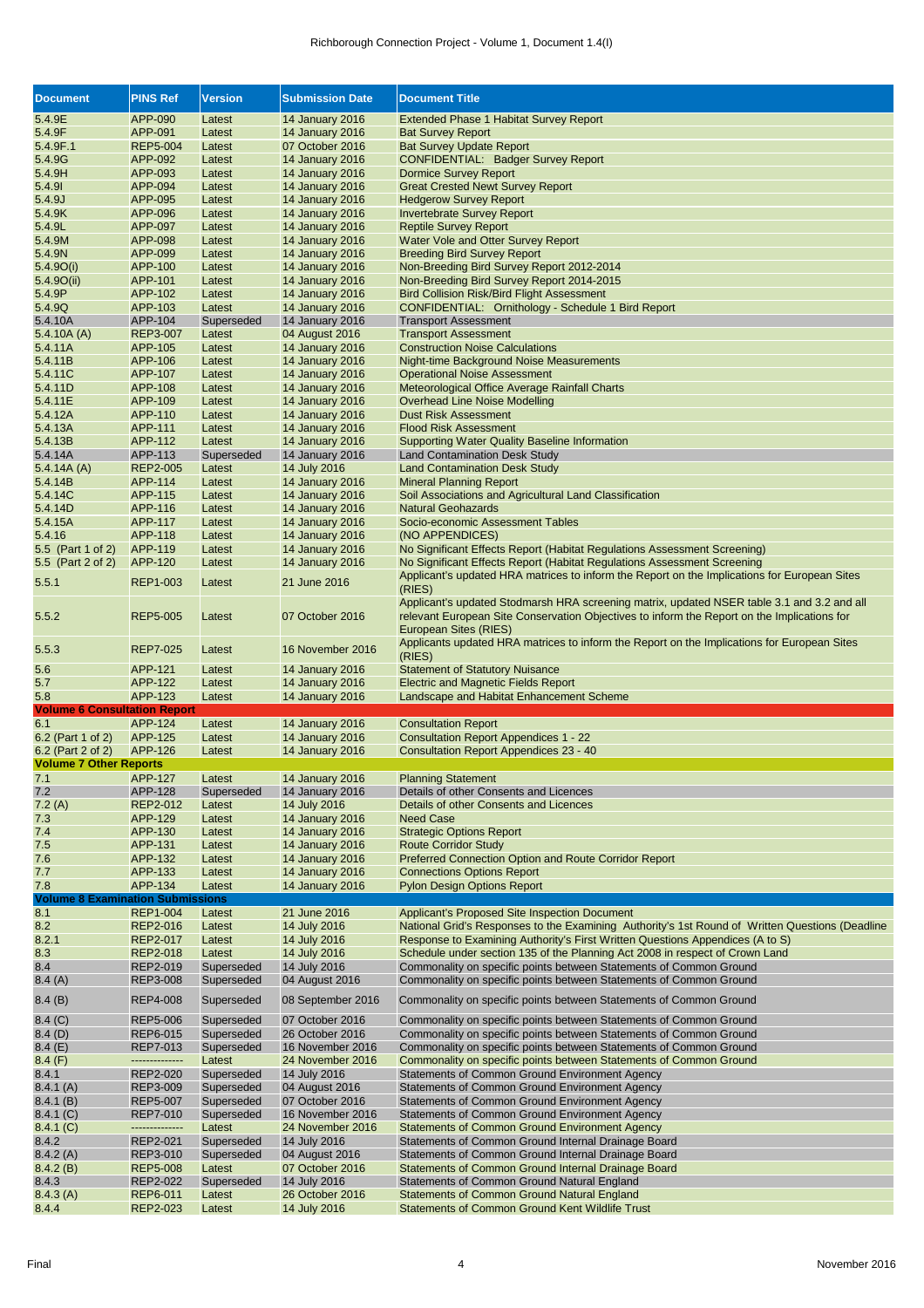| <b>Document</b>   | <b>PINS Ref</b> | <b>Version</b> | <b>Submission Date</b> | <b>Document Title</b>                                                                                                                                                       |
|-------------------|-----------------|----------------|------------------------|-----------------------------------------------------------------------------------------------------------------------------------------------------------------------------|
| 8.4.5             | REP3-011        | Superseded     | 04 August 2016         | Statements of Common Ground Kent County Council (Highways /ProW)                                                                                                            |
| 8.4.5(A)          | <b>REP4-009</b> | Latest         | 08 September 2016      | Statements of Common Ground Kent County Council (Highways /ProW)                                                                                                            |
| 8.4.6             | REP2-024        | Superseded     | 14 July 2016           | Statements of Common Ground the Councils                                                                                                                                    |
| 8.4.6(A)          | REP6-012        | Superseded     | 26 October 2016        | Statements of Common Ground the Councils                                                                                                                                    |
| 8.4.6(B)          | --------------  | Latest         | 24 November 2016       | <b>Statements of Common Ground the Councils</b>                                                                                                                             |
|                   | <b>REP2-025</b> |                |                        | <b>Statements of Common Ground Historic England</b>                                                                                                                         |
| 8.4.7             |                 | Latest         | 14 July 2016           |                                                                                                                                                                             |
| 8.4.8             | REP2-026        | Latest         | 14 July 2016           | <b>Statements of Common Ground Kent Downs AONB</b>                                                                                                                          |
| 8.4.9             | REP2-027        | Superseded     | 14 July 2016           | Statements of Common Ground Marine Management Organisation                                                                                                                  |
| 8.4.9(A)          | REP4-010        | Superseded     | 08 September 2016      | Statements of Common Ground Marine Management Organisation                                                                                                                  |
| 8.4.9(B)          | REP6-013        | Superseded     | 26 October 2016        | Statements of Common Ground Marine Management Organisation                                                                                                                  |
| 8.4.9(C)          | <b>REP7-012</b> | Latest         | 16 November 2016       | Statements of Common Ground Marine Management Organisation                                                                                                                  |
| 8.4.10            | REP3-012        | Latest         | 04 August 2016         | <b>Statements of Common Ground Network Rail</b>                                                                                                                             |
| 8.4.11            | REP2-028        | Latest         | 14 July 2016           | <b>Statements of Common Ground South East Water</b>                                                                                                                         |
| 8.4.11.1          | REP4-011        | Superseded     | 08 September 2016      | Topic Specfic Statement of Common Ground with South East Water                                                                                                              |
| 8.4.11.1(A)       | <b>REP5-009</b> | Latest         | 07 October 2016        | Topic Specfic Statement of Common Ground with South East Water                                                                                                              |
| 8.4.11.1 (A)      | REP5-010        | Latest         | 07 October 2016        | (Track Changed) Topic based Statement of Common Ground with South East Water                                                                                                |
| 8.4.12            | REP2-029        | Latest         | 14 July 2016           | <b>Statements of Common Ground Southern Water</b>                                                                                                                           |
| 8.4.13            | REP2-030        | Latest         | 14 July 2016           | <b>Statements of Common Ground Southern Gas Networks</b>                                                                                                                    |
|                   |                 |                | 14 July 2016           | <b>Statements of Common Ground UK Power Networks</b>                                                                                                                        |
| 8.4.14            | REP2-031        | Superseded     |                        |                                                                                                                                                                             |
| 8.4.14(A)         | <b>REP4-012</b> | Latest         | 08 September 2016      | <b>Statements of Common Ground UK Power Networks</b>                                                                                                                        |
| 8.4.15            | REP6-014        | Superseded     | 26 October 2016        | Statement of Common Ground with the Woodland Trust                                                                                                                          |
| 8.4.15(A)         | <b>REP7-011</b> | Superseded     | 16 November 2016       | Statement of Common Ground with the Woodland Trust                                                                                                                          |
| 8.4.15(B)         | --------------  | Latest         | 24 November 2016       | Statement of Common Ground with the Woodland Trust                                                                                                                          |
| 8.5.1             | <b>REP2-032</b> | Latest         | 14 July 2016           | Applications under section 127 and 138 of the Planning Act 2008 South East Water                                                                                            |
| 8.5.2             | REP2-033        | Latest         | 14 July 2016           | Applications under section 127 and 138 of the Planning Act 2008 Southern Water Services Ltd                                                                                 |
| 8.5.3             | <b>REP2-034</b> | Latest         | 14 July 2016           | Applications under section 127 and 138 of the Planning Act 2008 Southern Gas Networks Plc                                                                                   |
|                   |                 |                |                        |                                                                                                                                                                             |
| 8.5.4             | REP2-035        | Latest         | 14 July 2016           | Applications under section 127 and 138 of the Planning Act 2008 Environment Agency                                                                                          |
| 8.5.5             | REP2-036        | Latest         | 14 July 2016           | Applications under section 127 and 138 of the Planning Act 2008 Network Rail                                                                                                |
| 8.6.1             | REP2-037        | Latest         | 14 July 2016           | Application under section 138 of the Planning Act British Gas                                                                                                               |
| 8.6.2             | REP2-038        | Latest         | 14 July 2016           | Application under section 138 of the Planning Act South Eastern Power Networks Plc                                                                                          |
| 8.6.3             | REP2-039        | Latest         | 14 July 2016           | Application under section 138 of the Planning Act British Telecommunications                                                                                                |
| 8.6.4             | REP2-040        | Latest         | 14 July 2016           | Application under section 138 of the Planning Act Level 3                                                                                                                   |
| 8.6.5             | REP2-041        | Latest         | 14 July 2016           | Application under section 138 of the Planning Act Vodafone                                                                                                                  |
| 8.6.6             | <b>REP2-042</b> | Latest         | 14 July 2016           | Application under section 138 of the Planning Act Virgin Media Ltd                                                                                                          |
| 8.7.1             | REP2-043        | Latest         | 14 July 2016           | Application under section 132 of the Planning Act 2008 in respect of Special Category Land                                                                                  |
| 8.8               | REP2-044        | Superseded     | 14 July 2016           | Noise and Vibration Management Plan                                                                                                                                         |
| 8.8(A)            | REP6-024        | Latest         | 26 October 2016        | Noise and Vibration Management Plan                                                                                                                                         |
| 8.8(B)            | <b>REP7-021</b> | Latest         | 16 November 2016       | Noise and Vibration Management Plan                                                                                                                                         |
| 8.9 (Part 1 of 2) | <b>REP2-045</b> | Latest         | 14 July 2016           | Additional Photomontages and Other Supporting Information - Items 1 and 2                                                                                                   |
| 8.9 (Part 2 of 2) | <b>REP2-046</b> | Latest         | 14 July 2016           | Additional Photomontages and Other Supporting Information - Items 3 and 4                                                                                                   |
| 8.10              | REP2-013        | Latest         | 15 July 2016           | National Grid's Guidelines for Pollution Prevention                                                                                                                         |
| 8.11              | REP2-014        | Superseded     | 16 July 2016           | <b>Concept Mitigation Planting Plan</b>                                                                                                                                     |
| 8.11(A)           | <b>REP5-011</b> | Latest         | 07 October 2016        | <b>Concept Mitigation Planting Plan</b>                                                                                                                                     |
| 8.12              | REP2-015        | Latest         | 17 July 2016           | Proposed Access Routes for Construction, Dismantling and Maintenance                                                                                                        |
| 8.13              | REP3-013        | Latest         | 04 August 2016         | Applicants Comments on the Written Representations Submitted for Deadline 2                                                                                                 |
|                   |                 |                |                        |                                                                                                                                                                             |
| 8.14              | REP3-014        | Latest         | 04 August 2016         | Applicant's comments on the Joint Local Impact Report and the Councils Written Representations                                                                              |
| 8.15              | REP3-015        | Latest         | 04 August 2016         | Applicant's Comments on Third Party Responses to Examining Authority's First Written Questions<br><b>Submitted for Deadline 2</b>                                           |
| 8.16              | REP3-016        | Latest         | 04 August 2016         | Applicant's Written Summary of Case put forward orally at the Issue Specific Hearing on the<br>Development Consent Order held on 28th July 2016                             |
| 8.17              | REP3-017        | Latest         | 04 August 2016         | Applicant's Written Summary of Case put forward orally at the Issue Specific Hearing on the effect                                                                          |
|                   |                 |                |                        | of the Broad Oak reservoir proposal on the Application held on 29th July 2016                                                                                               |
| 8.18              | REP3-018        | Latest         | 04 August 2016         | Expert Witness Biographies for the Issue Specific Hearings held on 28 and 29 July 2016                                                                                      |
| 8.19              | REP3-019        | Latest         | 04 August 2016         | Applicant's Response to South East Water Written Representation submitted for Deadline 2                                                                                    |
| 8.20              | REP3-020        | Latest         | 04 August 2016         | Additional Verified Photomontage VP48 and Viewpoint Location Plan                                                                                                           |
| 8.21              | REP3-021        | Latest         | 04 August 2016         | Detailed Accompanied Site Inspection Plans used on the 25th and 26th July 2016                                                                                              |
| 8.22              | REP3-022        | Latest         | 04 August 2016         | Applicant's Response to issues raised at the Open Floor Hearing Held on 27th July 2016                                                                                      |
| 8.23              | REP3-023        | Latest         | 04 August 2016         | Applicant's Hearing Note on Actions requested at the Issue Specific Hearing on the Development<br>Consent Order held on 28th July 2016                                      |
| 8.24              | REP3-024        | Latest         | 04 August 2016         | Applicant's Hearing Note on Actions requested at the Issue Specific Hearing on the effect of the                                                                            |
| 8.25              | REP4-013        | Latest         | 08 September 2016      | Broad Oak reservoir proposal on the Application held on 29th July 2016<br>Applicant's Hearing Note on Actions requested for Deadline 4 at the Issue Specific Hearing on the |
|                   |                 |                |                        | Development Consent Order held on 28th July 2016<br>National Grid's Responses to the Examining Authority's 2nd Round of Written Questions (Deadline                         |
| 8.26              | REP4-014        | Latest         | 08 September 2016      | 4)<br>National Grid's Responses to the Examining 2nd Round of Authority's Written Questions                                                                                 |
| 8.26.1            | REP4-015        | Latest         | 08 September 2016      | Appendices A to L (Deadline 4)                                                                                                                                              |
| 8.27              | REP4-016        | Latest         | 08 September 2016      | Position Statement on draft s.106 Agreement                                                                                                                                 |
| 8.28              | REP4-017        | Latest         | 08 September 2016      | Compulsory Acquisitions Objection Schedule (Updated report from Deadline 2 Written Question<br>Response)                                                                    |
| 8.28(A)           | <b>REP7-026</b> | Latest         | 16 November 2016       | <b>Compulsory Acquisitions Objection Schedule</b>                                                                                                                           |
|                   |                 |                |                        | Updated Compulsory Acquisitions Objection Schedule - Changes identified between Deadline 2 and                                                                              |
| 8.28.1            | REP4-020        | Latest         | 08 September 2016      | Deadline 4                                                                                                                                                                  |
| 8.29              | <b>REP4-018</b> | Latest         | 08 September 2016      | Applicants Response to SEW Deadline 3 Submission                                                                                                                            |